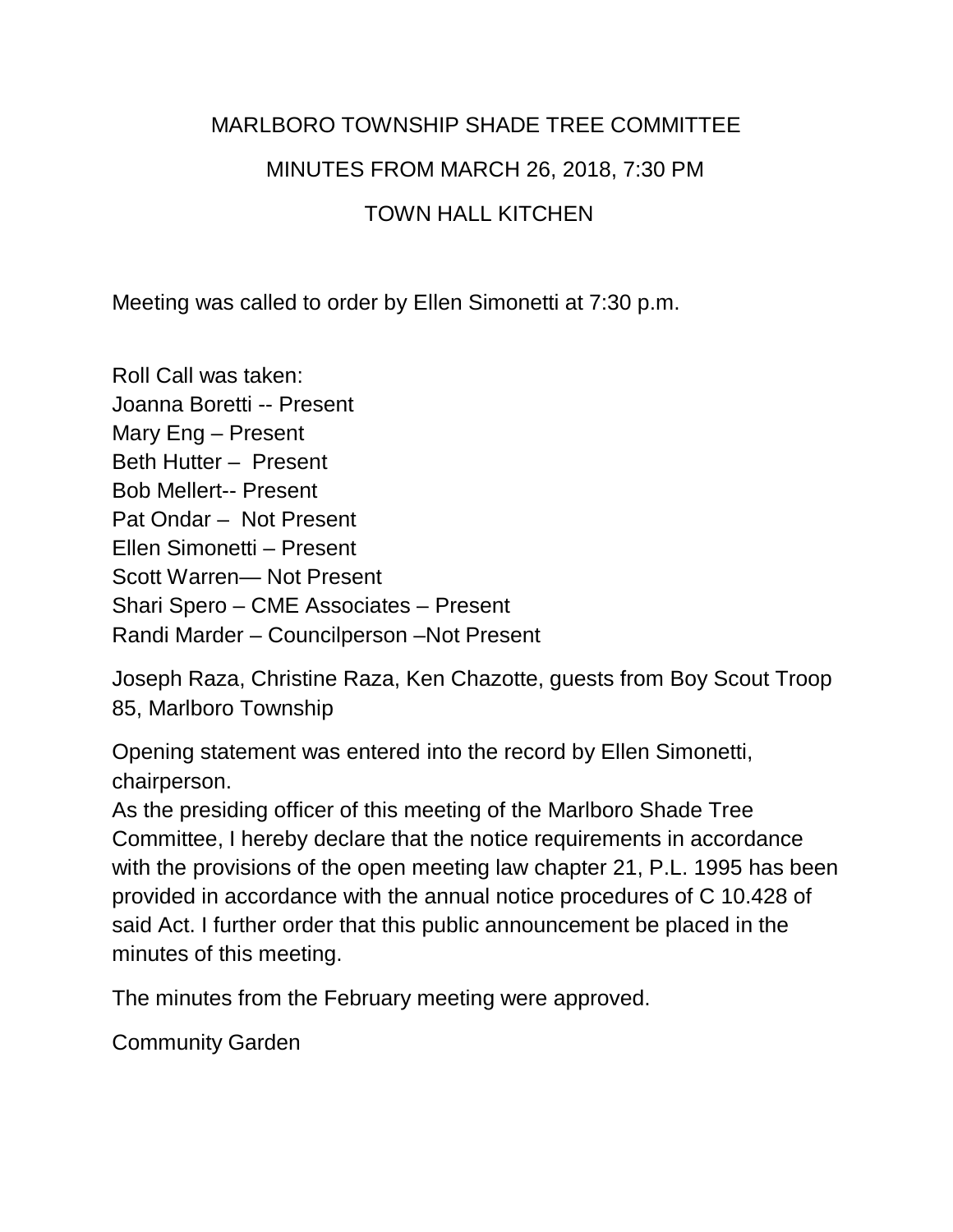a) Project proposal from Scout Joseph Raza, Troop 85, for two garden wash stands in the Marlboro Community Garden was distributed to the committee. After a few clarifications and suggestions, the project was unanimously approved by the committee, with thanks to Joseph for undertaking this project on behalf of the garden.

b) Ellen Simonetti reported that as of today only six small plots remain to be rented. Already 80 families have obtained plots for the coming year.

c) DPW was thanked for their work in spreading wood chips throughout the common area in the garden. They will be addressing the need for paving between the parking lot and the entrance for handicapped gardeners, and for smoothing out some areas that are uneven.

d) Shari Spero reported that she has discovered more Emerald Ash Borer in the township. She hopes to submit her survey of the ash population to the township shortly, so they can inform residents of the alternatives available to them in dealing with this problem.

e) The committee discussed the importance of saving two prominent ash trees in the township recreational area. Bob Mellert will draft a letter to the township asking them to arrange for an inoculation program to save these trees.

## Open Items

a) Dino Day is April 22, from noon to 2:30 p.m. Bob Mellert, Ellen Simonetti and Mary Eng will represent the committee. Other members are welcomed to join. Mary Eng and Ellen Simonetti will prepare materials for an activity for children who visit our table.

b) Arbor Day is April 28 at 11:30 a.m. in the Community Garden. The mayor will be present to read the annual proclamation; two pin oaks will be planted; and volunteer Boy and Girl Scout members will help with distributing "tubelings" and planting several donated trees. Former committee chair Jeff Weiss will be our invited Master of Ceremonies.